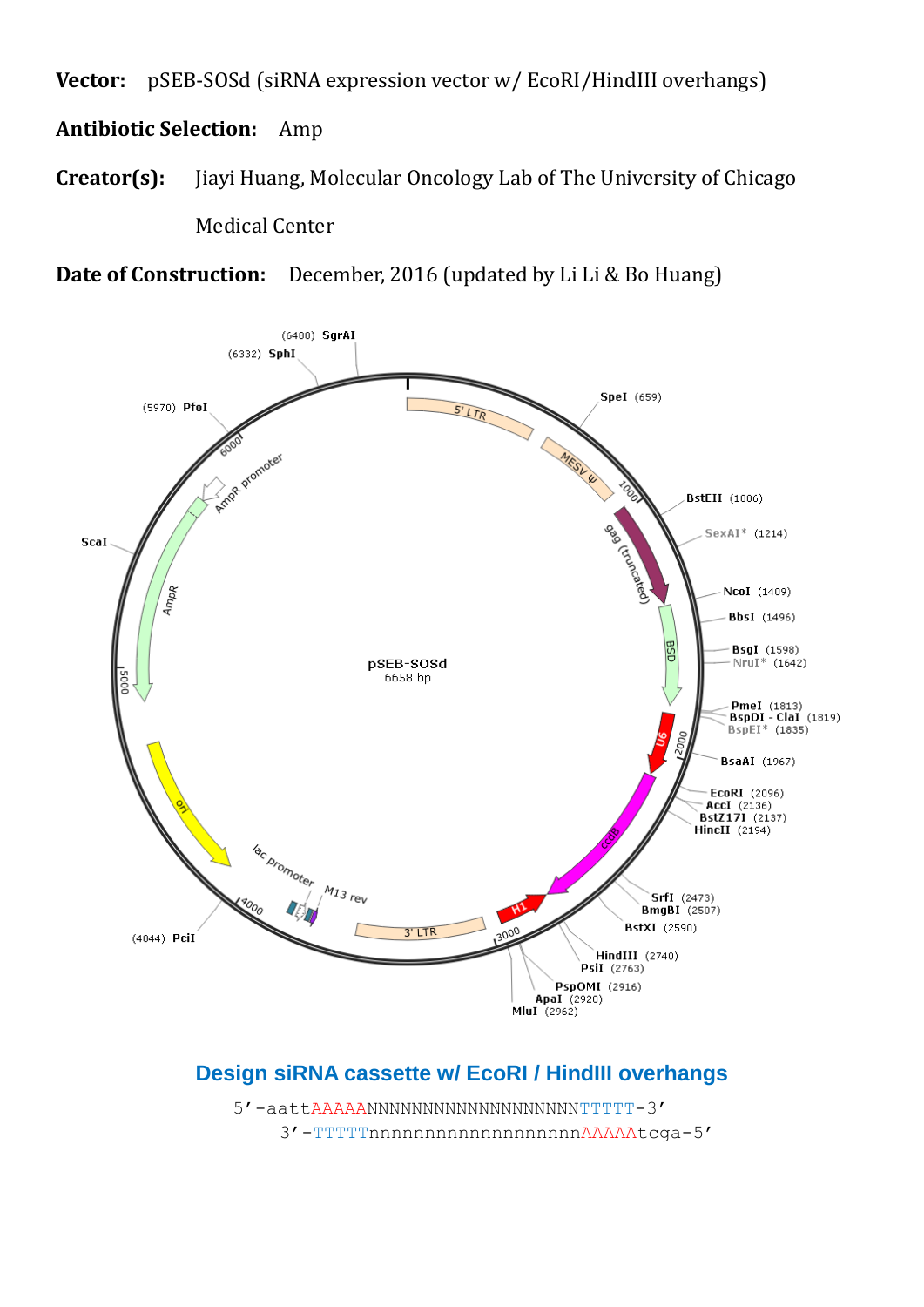## **pSEB-SOSd Full-length Sequence**

TGAAAGACCCCACCTGTAGGTTTGGCAAGCTAGCTTAAGTAACGCCATTTTGCAAGGCATGGAAAATACATAACTGAGAATAGAGAA GTTAGATCAAGGTTAGGAACAGAGAGACAGCAGAATATGGGCCAAACAGGATATCTGTGGTAAGCAGTTCCTCCCCGGCTCAGGGCC AAGAACAGATGGTCCCCAGATGCGGTCCCGCCCTCAGCAGTTTCTAGAGAACCATCAGATGTTTCCAGGGTGCCCCAAGGACCTGAA ATGACCCTGTGCCTTATTTGAACTAACCAATCAGTTCGCTTCTCGCTTCTGTTCGCGCGCTTCTGCTCCCCGAGCTCAATAAAAGAG CCCACAACCCCTCACTCGGCGCGCCAGTCCTCCGATAGACTGCGTCGCCCGGGTACCCGTATTCCCAATAAAGCCTCTTGCTGTTTG CATCCGAATCGTGGACTCGCTGATCCTTGGGAGGGTCTCCTCAGATTGATTGACTGCCCACCTCGGGGGTCTTTCATTTGGAGGTTC CACCGAGATTTGGAGACCCCTGCCCAGGGACCACCGACCCCCCCGCCGGGAGGTAAGCTGGCCAGCGGTCGTTTCGTGTCTGTCTCT GTCTTTGTGCGTGTTTGTGCCGGCATCTAATGTTTGCGCCTGCGTCTGTACTAGTTAGCTAACTAGCTCTGTATCTGGCGGACCCGT GGTGGAACTGACGAGTTCTGAACACCCGGCCGCAACCCTGGGAGACGTCCCAGGGACTTTGGGGGCCGTTTTTGTGGCCCGACCTGA GGAAGGGAGTCGATGTGGAATCCGACCCCGTCAGGATATGTGGTTCTGGTAGGAGACGAGAACCTAAAACAGTTCCCGCCTCCGTCT GAATTTTTGCTTTCGGTTTGGAACCGAAGCCGCGCGTCTTGTCTGCTGCAGCGCTGCAGCATCGTTCTGTGTTGTCTCTGTCTGACT GTGTTTCTGTATTTGTCTGAAAATTAGGGCCAGACTGTTACCACTCCCTTAAGTTTGACCTTAGGTCACTGGAAAGATGTCGAGCGG ATCGCTCACAACCAGTCGGTAGATGTCAAGAAGAGACGTTGGGTTACCTTCTGCTCTGCAGAATGGCCAACCTTTAACGTCGGATGG CCGCGAGACGGCACCTTTAACCGAGACCTCATCACCCAGGTTAAGATCAAGGTCTTTTCACCTGGCCCGCATGGACACCCAGACCAG GTCCCCTACATCGTGACCTGGGAAGCCTTGGCTTTTGACCCCCCTCCCTGGGTCAAGCCCTTTGTACACCCTAAGCCTCCGCCTCCT CTTCCTCCATCCGCCCCGTCTCTCCCCCTTGAACCTCCTCGTTCGACCCCGCCTCGATCCTCCCTTTATCCAGCCCTCACTCCTTCT CTAGGCGCCGGAATTACCATGGCCAAGCCTTTGTCTCAAGAAGAATCCACCCTCATTGAAAGAGCAACGGCTACAATCAACAGCATC CCCATCTCTGAAGACTACAGCGTCGCCAGCGCAGCTCTCTCTAGCGACGGCCGCATCTTCACTGGTGTCAATGTATATCATTTTACT GGGGGACCTTGTGCAGAACTCGTGGTGCTGGGCACTGCTGCTGCTGCGGCAGCTGGCAACCTGACTTGTATCGTCGCGATCGGAAAT GAGAACAGGGGCATCTTGAGCCCCTGCGGACGGTGCCGACAGGTGCTTCTCGATCTGCATCCTGGGATCAAAGCCATAGTGAAGGAC AGTGATGGACAGCCGACGGCAGTTGGGATTCGTGAATTGCTGCCCTCTGGTTATGTGTGGGAGGGCtaagtttaaacatcgatttaa ttaaagatccGgatctaggtcgggcaggaagagggctatttcccatgattccttcatatttgcatatacgatacaaggctgttaga gagataattagaattaatttgactgtaaacacaaagatattagtacaaaatacgtgagtagaaagtaataatttcttgggtagtttg cagttttaaaattatgttttaaaatggactatcatatgcttaccgtaacttgaaagtatttcgatttcttggctttatatatcttgt ggaaagg**GAATTC**TGATTTTTGCGGTATAAGAATATATACTGATATGTATACCCGAAGTATGTCAAAAAGAGGTATGCTATGAAGCA GCGTATTACAGTGACAGTTGACAGCGACAGCTATCAGTTGCTCAAGGCATATATGATGTCAATATCTCCGGTCTGGTAAGCACAACC ATGCAGAATGAAGCCCGTCGTCTGCGTGCCGAACGCTGGAAAGCGGAAAATCAGGAAGGGATGGCTGAGGTCGCCCGGTTTATTGAA ATGAACGGCTCTTTTGCTGACGAGAACAGGGGCTGGTGAAATGCAGTTTAAGGTTTACACCTATAAAAGAGAGAGCCGTTATCGTCT GTTTGTGGATGTACAGAGTGATATTATTGACACGCCCGGGCGACGGATGGTGATCCCCCTGGCCAGTGCACGTCTGCTGTCAGATAA AGTCTCCCGTGAACTTTACCCGGTGGTGCATATCGGGGATGAAAGCTGGCGCATGATGACCACCGATATGGCCAGTGTGCCGGTCTC CGTTATCGGGGAAGAAGTGGCTGATCTCAGCCACCGCGAAAATGACATCAAAAACGCCATTAACCTGATGTTCTGGGGAATATAAAT GTCAGGCTCCCTTATACACAGCCAGTCTGCAGCTCGCTCTTC**AAGCTt**ggtctcatacagaacttataagattcccaaatccaaaga catttcacgtttatggtgatttcccagaacacatagcgacatgcaaatattgcagggcgccactcccctgtccctcacagcctcttc ctgccagggcgcacgcgcgctgggtgttcccgcctagtgacactgggcccgcgattccttggagcgggttgatgacgtcagcgTTCG GTAacgcgtttaattaaCGATAAAATAAAAGATTTTATTTAGTCTCCAGAAAAAGGGGGGAATGAAAGACCCCACCTGTAGGTTTGG CAAGCTAGCTTAAGTAACGCCATTTTGCAAGGCATGGAAAATACATAACTGAGAATAGAGAAGTTCAGATCAAGGTTAGGAACAGAG AGACAGCAGAATATGGGCCAAACAGGATATCTGTGGTAAGCAGTTCCTGCCCCGGCTCAGGGCCAAGAACAGATGGTCCCCAGATGC GGTCCCGCCCTCAGCAGTTTCTAGAGAACCATCAGATGTTTCCAGGGTGCCCCAAGGACCTGAAATGACCCTGTGCCTTATTTGAAC TAACCAATCAGTTCGCTTCTCGCTTCTGTTCGCGCGCTTCTGCTCCCCGAGCTCAATAAAAGAGCCCACAACCCCTCACTCGGCGCG CCAGTCCTCCGATAGACTGCGTCGCCCGGGTACCCGTGTATCCAATAAACCCTCTTGCAGTTGCATCCGACTTGTGGTCTCGCTGTT CCTTGGGAGGGTCTCCTCTGAGTGATTGACTACCCGTCAGCGGGGGTCTTTCATGGGTAACAGTTTCTTGAAGTTGGAGAACAACAT TCTGAGGGTAGGAGTCGAATATTAAGTAATCCTGACTCAATTAGCCACTGTTTTGAATCCACATACTCCAATACTCCTGAAATAGTT CATTATGGACAGCGCAGAAGAGCTGGGGAGAATTAATTCGTAATCATGGTCATAGCTGTTTCCTGTGTGAAATTGTTATCCGCTCAC AATTCCACACAACATACGAGCCGGAAGCATAAAGTGTAAAGCCTGGGGTGCCTAATGAGTGAGCTAACTCACATTAATTGCGTTGCG CTCACTGCCCGCTTTCCAGTCGGGAAACCTGTCGTGCCAGCTGCATTAATGAATCGGCCAACGCGCGGGGAGAGGCGGTTTGCGTAT TGGGCGCTCTTCCGCTTCCTCGCTCACTGACTCGCTGCGCTCGGTCGTTCGGCTGCGGCGAGCGGTATCAGCTCACTCAAAGGCGGT